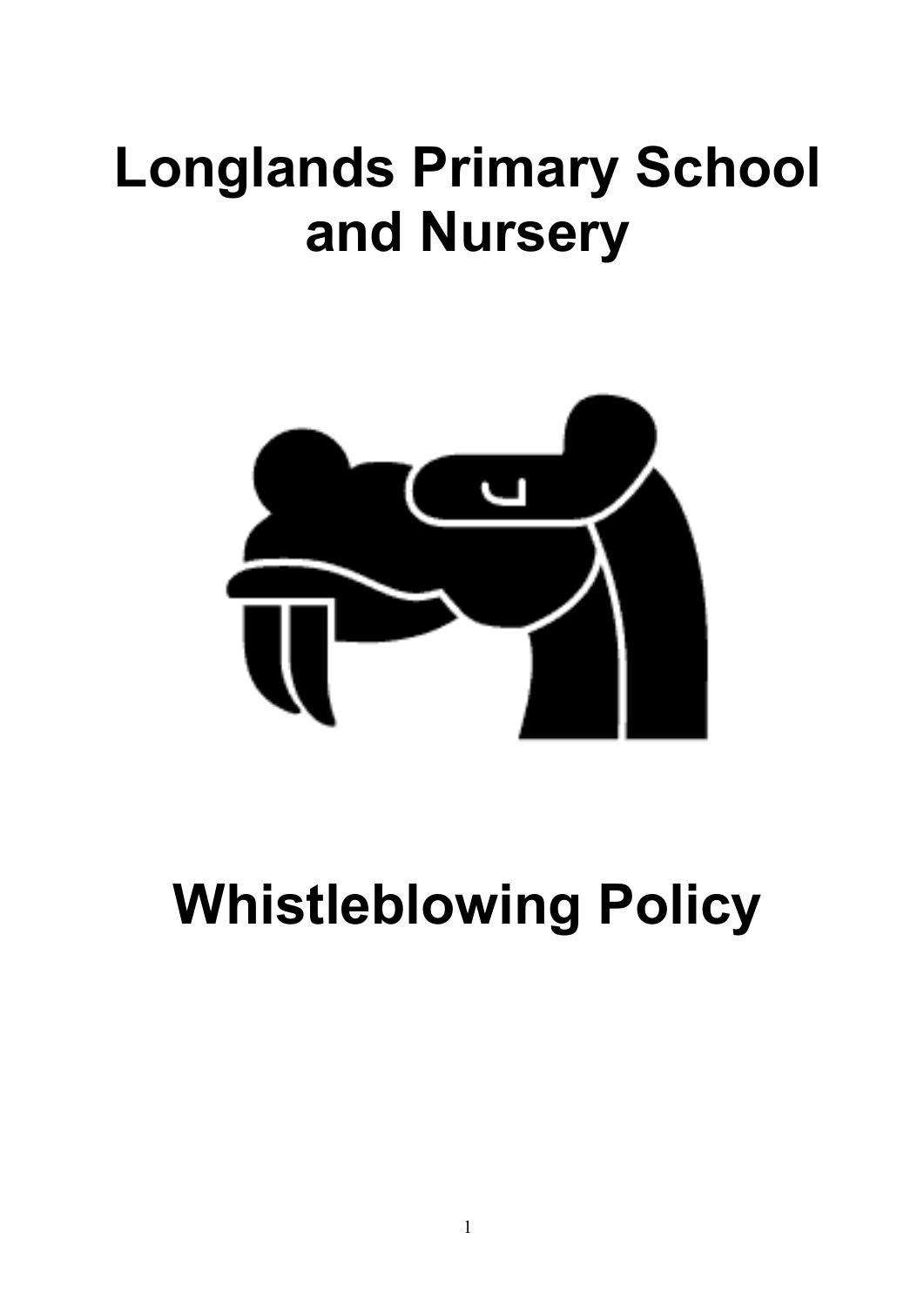# **1 Introduction**

This policy applies to all employees and governors. Other individuals performing functions in relation to the organisation, such as agency workers and contractors, should have access to it

It is important to the school that any fraud, misconduct or wrongdoing by employees or governors of the school is reported and properly dealt with. The Governing Body will, therefore, respond to all individuals who raise any genuine concerns that they may have about the conduct of others in the school, **which are in the public interest**. This policy sets out the way in which individuals may raise any concerns that they have and how those concerns will be dealt with.

**1.1** Longlands expects the highest standards of conduct from all employees and governors and will treat seriously any concern raised about illegal or improper conduct.

**1.2** Any individual covered by this policy will be expected, through agreed procedures and without fear of recrimination, to bring to the attention of the Headteacher (or the Chair of Governors if the concerns relate to the Headteacher) any serious impropriety or breach of procedure.

**1.3** Employees who do not follow the steps identified in this procedure or other agreed internal procedures, and take their concerns to other outside sources (e.g. the press), may be subject to a formal disciplinary investigation.

**1.4** This procedure has been drawn up in consultation with the Professional Associations and Trade Unions.

# **2 Background**

The law provides protection for employees who raise legitimate concerns about specified matters. These are called 'qualifying disclosures' A qualifying disclosure is one made in the public interest by the employee who has a reasonable belief that:

- A criminal offence
- A miscarriage of justice
- An act creating risk to health and safety
- An act causing damage to the environment
- Corruptly receiving any gift or advantage, thus failing to comply with the Bribery Act 2010 (see Model Anti-Bribery Policy for Schools available on the Grid)
- Allowing private interests to override the interests of the school
- A breach of any legal obligation; or
- concealment of any of the above

is being, has been, or is likely to be, committed. It is not necessary for the employee to have proof that such an act is being, has been, or is likely to be committed,- a reasonable belief is sufficient. The employee has no responsibility for investigating the matter; it is the school's responsibility to ensure that an investigation takes place

**2.1** Where the concerns are about **safeguarding children or young people**, the school's Designated Senior Person for Child Protection should be notified (see 7 below).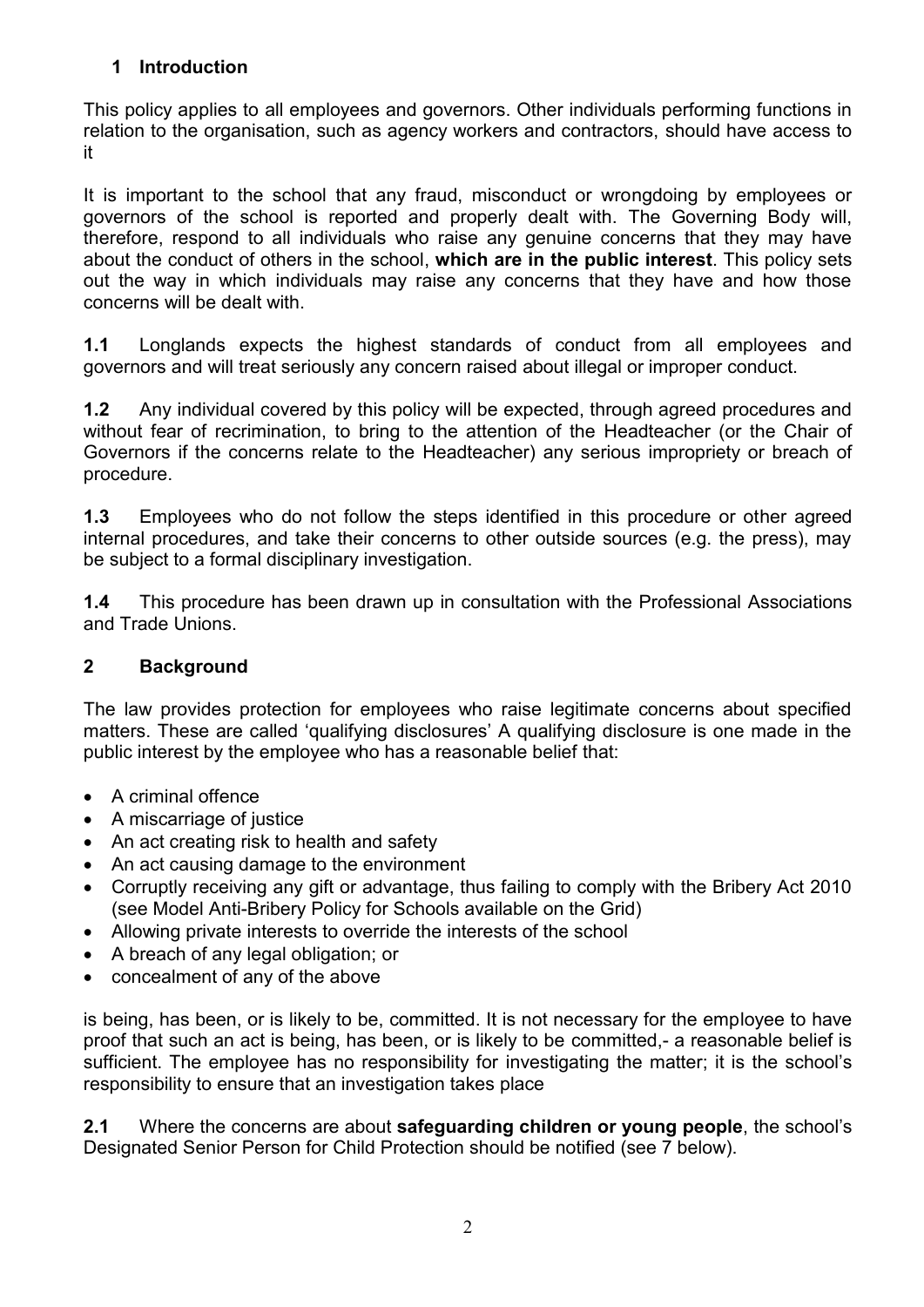**2.2** It is a procedure in which the Headteacher or Chair of Governors will be expected to act swiftly and constructively in the investigation of any concerns in accordance with the school's disciplinary procedure.

**2.3** Concern about a colleague's professional capability should **not** be dealt with using this procedure (but see section 7 below).

# **3 When should it be used?**

This procedure is for disclosures about matters other than a breach of an employee's own contract of employment. If an employee is concerned that his/her own contract has been, or is likely to be, broken he/she should use the school's Grievance procedures.

**Where a disclosure is merely an expression of opinion** that fails to show that a legal obligation has been or is likely to be breached, it **cannot** amount to a protected or qualifying disclosure for the purposes of the whistle blowing legislation

**3.1** So this procedure is not designed to replace or be used as an alternative to the grievance procedure, which should be used where an employee is only aggrieved about his/her own situation. Nor should this policy apply where the employee simply disagrees with the way the school is run.

. **3.2** Employees must have reasonable grounds for believing the information they have is accurate and not just idle gossip or rumour.

**3.3** An employee who makes such a protected disclosure has the right not to be dismissed, subject to any other detriment, or victimised, because he/she has made a disclosure, provided it has not been made maliciously. Any employee who uses this procedure will not be penalised for doing so. The employer will not tolerate harassment and/or victimisation of any employee raising concerns.

**3.4** An employee who is not sure whether the conduct he/she is concerned about does constitute illegal or improper conduct or is unsure about how to proceed may contact the Herts for Learning Head of HR - (details in section 8) or their Professional Association/Trade Union.

**3.5** Financial regulations require that any suspicion of fraud, corruption or other financial irregularity is reported to Internal Audit for possible investigation. Normally an employee must first report any suspicion of such an irregularity to the Headteacher or Chair of Governors (but see 5), who will in turn report it to Internal Audit. Similar principles apply to Academies where the funding agency must be informed.

#### **4. Principles**

**4.1** Any matter raised under this procedure will be investigated thoroughly, promptly and confidentially, and the outcome of the investigation reported back to the employee who raised the issue.

**4.2** No employee will be victimised for raising a matter under this procedure. This means that the continued employment and opportunities for future promotion or training of the employee will not be prejudiced because he/she has raised a legitimate concern.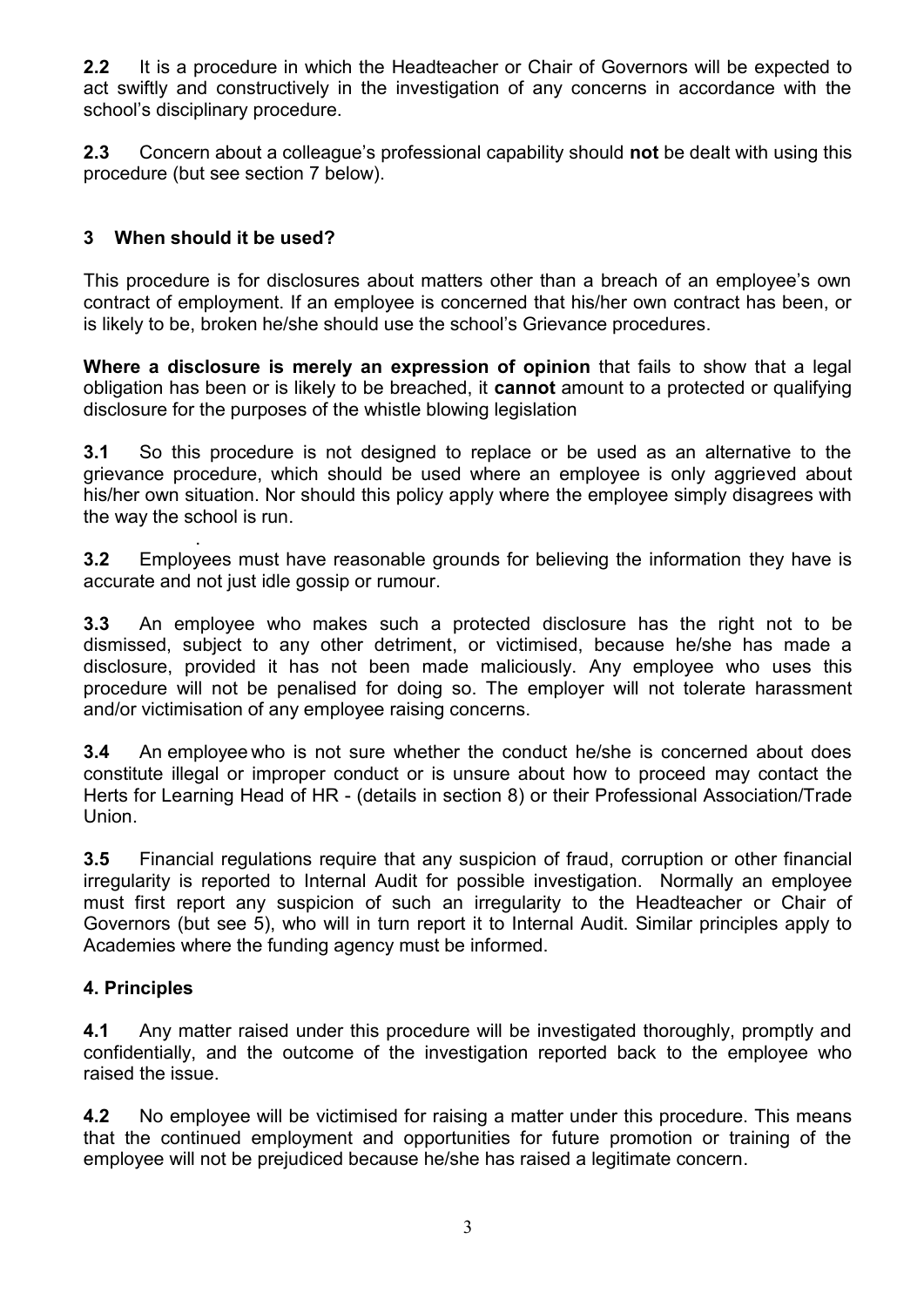**4.3** Victimisation of a worker for raising a qualified disclosure will be a disciplinary offence.

**4.4** If misconduct is discovered as a result of any investigation under this procedure the matter will be considered under the disciplinary procedure, in addition to any appropriate external measures.

**4.5** Maliciously making a false allegation is a disciplinary offence.

**4.6** An instruction to cover up wrongdoing is in itself a disciplinary offence. If told not to raise or pursue any concern, even by a person in authority, employees should not agree to remain silent.

## **5. Procedure**

**5.1** In the first instance, unless the employee reasonably believes his/her Headteacher to be involved in the wrongdoing, any concerns should be raised with the employee's Headteacher. If he/she believes the Headteacher to be involved, then the employee should proceed straight to stage 3 (see below 5.3).

**5.2** The Headteacher/Chair of Governors will arrange an investigation into the matter (either by investigating the matter himself/herself or immediately passing the issue to someone in a senior position). The investigation may involve the employee and others involved giving written statements. Any investigation will be carried out in accordance with the principles set out above. The employee's statement will be taken into account and he/she will be asked to comment on any additional evidence obtained.

Employees who want to use the procedure but feel uneasy about it may wish to consult their Professional Association/Trade Union initially and bring a colleague or Professional Association/Trade Union Representative along to any discussions, so long as the third party is not involved in the issue.

Where anonymity is requested efforts will be made to meet the request where appropriate but that might not always be possible. The earlier and more open the expression of concern the easier it will be to take appropriate action.

**5.3** The Headteacher (or the person who carried out the investigation) will then report to the Chair of Governors/Governing Body who will take the necessary action, including reporting the matter to any appropriate department or regulatory agency. If disciplinary action is required this will be taken forward by the Headteacher/Chair of Governors/Governing body in consultation with the School's HR Advisory Team. On conclusion of any investigation the employee will be told the outcome of the investigation and what the next steps will be. If no action is to be taken the reason for this will be explained.

If the employee is concerned that his/her Headteacher is involved in the wrongdoing, has failed to make a proper investigation or has failed to report the outcome of the investigation, he/she should inform the Herts for Learning, Head of HR. Employees who feel unable to follow this route, for whatever reason, have the option of contacting one of the following:

- HM Revenue and Customs
- The Financial Services Authority
- The Office of Fair Trading
- The Health and Safety Executive
- The Environment Agency
- The Director of Public Prosecutions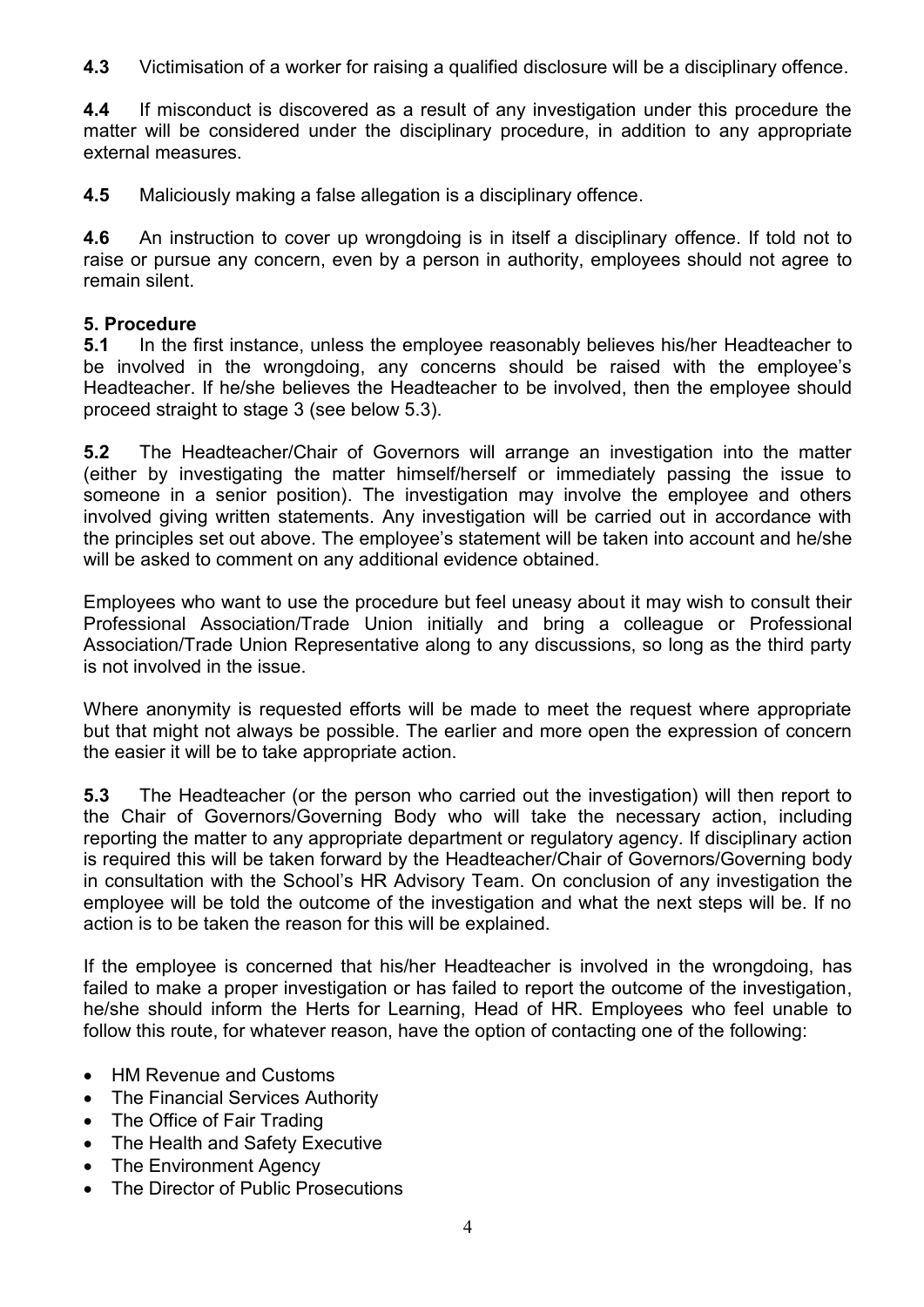- The Serious Fraud Office
- The Education Funding Agency
- The Department for Education
- The National College for Teaching and Leadership

# **6 What should be done if an issue is raised with a member of staff?**

**6.1** If a member of staff, other than the Headteacher, is approached by a colleague on a matter of concern as defined in this document, he/she is advised to take the matter to the Headteacher (but see 5).

# **7 Safeguarding Children and Young People**

**7.1** All employees have a duty to report concerns about the safety and welfare of pupils/students.

**7.2** Concerns about any of the following should be reported to the Designated Senior Person for Child Protection (DSP):

- physical abuse of a pupil/student
- sexual abuse of a pupil/student
- emotional abuse of a pupil/student
- neglect of a pupil/student
- an intimate or improper relationship between an adult and a pupil/student

The school's DSPs are Lee-Ann Britten, Laura Hale and Donna Brown.

The NSPCC whistleblowing helpline is available for staff who do not feel able to raise concerns regarding child protection failures internally. Staff can call 0800 028 0285 – line is available from 8:00 AM to 8:00 PM, Monday to Friday and email: help@nspcc.org.uk7

**7.3** The reason for the concern may be the actions of a colleague (including a more senior colleague), a Governor, another pupil/student or someone outside the school. Whatever the reason, concerns must be reported. Failure to report a Child Protection related allegation will be in itself, a disciplinary matter.

# **Law Relating To This Document**

Employment Rights Act 1996 Public Interest Disclosures Act 1998

The legislation protecting individuals who makes a protected disclosure applies not only to employees, but also to any person who undertakes to do or perform personally (or otherwise) any work or service for the employer, regardless of the nature of the contractual relationship between them.

A Whistleblowing Policy should establish the procedure for an employee to follow if he/she has a genuine concern about a colleague's conduct or the organisation's practices. The Whistleblowing Policy should make clear what sort of allegations will count as a protected disclosure and should allow for the employee to raise these concerns with a nominated person and set out the steps that the employer will take in response.